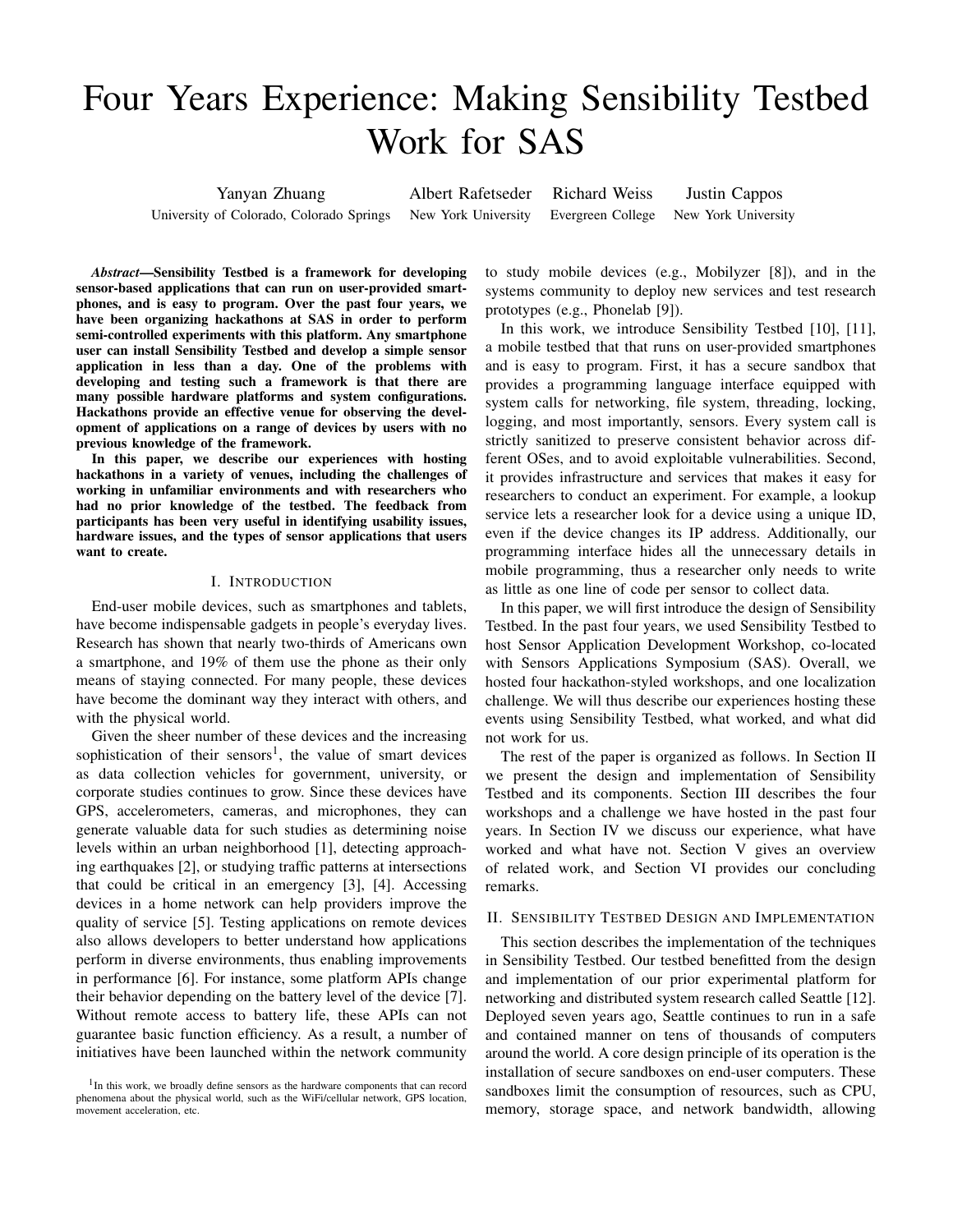Seattle to run with minimal impact on system security and performance. By operating inside a sandbox, it also ensures that other files and programs on the computer are kept private and safe.

We first provide a high-level walkthrough of Sensibility Testbed, when a researcher conducts an experiment on a mobile device (Section II-A), and then present the different components of Sensibility Testbed (Section II-B).

#### *A. Overview*

Let's assume that device owner Alice participates in a Sensibility Testbed experiment, while a researcher Rhonda wants to run code on Sensibility Testbed using a number of devices, including Alice's.

To run code on Alice's device, Rhonda only needs to download an experiment manager (Section II-B3) to her own computer. The experiment manager is a light-weight command line console that can directly access Alice's device, upload experiment code, and communicate with Alice's device to start or stop the execution of the experiment. The experiment manager can also be used to download data from remote devices to Rhonda's local computer, or to a server she has set up to store the data.

#### *B. Sensibility Testbed Components*

*1) Secure Sandbox:* The sandbox in Sensibility Testbed provides a programming language interface equipped with system calls for networking, file system access, threading, locking, logging, and most importantly, sensors. Every system call in the sandbox is strictly sanitized to preserve consistent behavior across different OSes, and to avoid exploitable vulnerabilities. Additionally, the sandbox interposes on system calls that use resources, such as network and disk I/O, and prevents or delays the execution of these calls if they exceed their configured quota [13]. Therefore, different researchers can run experiments on different sandboxes on the same device, without any interference between the experiments or the rest of a device. Most importantly, the same system call interposition technique can modify a system call's behavior, such as the return value of a call and the frequency.

*2) Device Manager:* The Sensibility Testbed device manager is part of the Sensibility Testbed app that device owners install on their devices. It allows device owners to control the experiments running on their devices. The Sensibility Testbed app starts as the device boots, and runs as a background process. The device manager also includes code to dynamically traverse NAT gateways and firewalls (both are commonly found on Internet connections over WiFi), so that it remains contactable even if the device does not currently possess a public IP address.

*3) Experiment Manager:* Researchers use an experiment manager to directly access remote devices, much like using a command line console via ssh. The experiment manager, including assorted sandbox libraries to support the development of experiments, is available in packaged form for downloading from our project website (the light-weight command line console in Section II-A). It runs on different operating systems and platforms. To accommodate the complexity of today's networks, the experiment manager supports contacting devices in WiFi networks, and networks behind NAT gateways and firewalls.

*4) Clearinghouse:* Sensibility Testbed's clearinghouse is hosted on a web server at New York University. It is implemented based on the Django web framework. The clearinghouse stores information about available devices and registered researcher's experiments. Furthermore, it possesses cryptographic keys that allow it to assign a researcher access to sandboxes. Similarly, when the researcher's experiment period is over, the clearinghouse removes her access rights from every sandbox she previously controlled.

#### III. SAS WORKSHOPS

We have been organizing and hosting workshops with SAS since 2014. This has benefitted the project in two ways: it contributes to testing and it suggests new features and improvements to the platform. In addition, we developed a sensor app for indoor localization. Sensibility Testbed itself also evolved over the past four years. Notably, it evolved from a simple Android app based on an XML-RPC [14] interface, to developing our own embedded Python interpreter in C that can call into a running JVM to read out sensor values. In this section, we look back on our experience organizing four hackathons and one localization challenge, as well as the evolution of Sensibility Testbed.

## *A. Hackathons*

*1) 2014 — Queenstown, New Zealand:* This was the first year we hosted a hackathon using Sensibility Testbed. The system was in a very early stage of its development, and the design and implementation was far from mature. However, this first year was a success despite all the challenges.

The first version of the Sensibility Testbed app depended on an XML-RPC interface. Since Sensibility Testbed supports Android, the app was developed in Java. However, Sensibility Testbed's secure sandbox was written in a programming language similar to Python, and thus the experiment a researcher developed must be written in a way similar to Python. In order for the Python code to access sensor data provided by Android Java interfaces, we let the native Android app and the Python sandbox run at the same time. The Android app opens up a port for communication, providing interfaces for sensor data whenever the data is available. If an experiment (written in Python) establishes a connection with the Android app using this designated port, then the experiment can invoke the Android app's Java interface, using a remote procedure call, to obtain sensor data. To enable all the sensor interface in Java, we relied on a third-party library called Scripting Language for Android (s14a).

We spent about an hour at the workshop presenting our system to the participants, and teaching them how to use Sensibility Testbed to write programs that read sensor data. Then the participants spent the rest of the day working in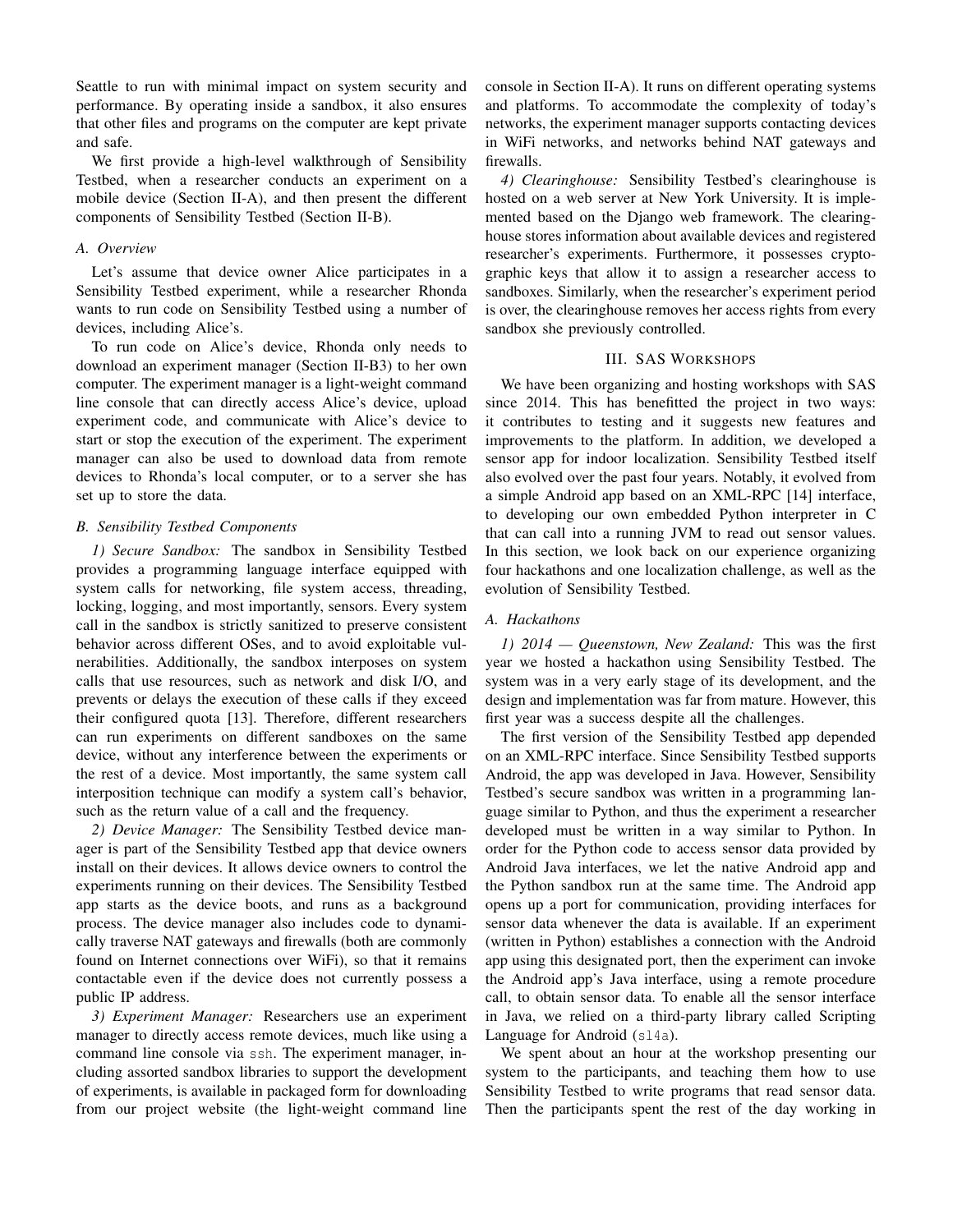groups, using Sensibility Testbed to develop an app. At the end of the day, each group pitched their work at the conference banquet, where we asked the conference organizers to judge their work. Certificates were given to the top three teams. Team members on the first place team each received a new Android phone.

In the first hackathon, we had about 20 participants. The top team was from the University of Houston. They built an app that monitors the battery level of a device, and whether WiFi and Bluetooth were turned on. If battery is low, the app uses text to speech to tell the device user to turn off the WiFi or Bluetooth. Other teams built exciting apps as well, e.g., using accelerometer, GPS, and noise data.

Takeaway: The first year was critical for us. We learned that simple installation and good documentation are the most important elements of a successful hackathon. We carried on these important elements in the following years.

*2) 2015 — Zadar, Croatia:* As the first hackathon was wellreceived, we were invited to host another one in the following year in Croatia. With the experience we had in the first year, we followed the same agenda. The second hackathon was also successful.

However, during this second year, we discovered some weaknesses of our system. For example, the XML-RPC interface slowed the access frequency for the accelerometers and gyroscope from 150 Hz to 50 Hz. This slowdown was noticeable and introduced inaccuracies in some experiments. Furthermore, XML-RPC is not a secure communication channel. If an attacker learns about the designated port, he or she can use an XML-RPC call to get all the sensor data as is desired.

Another issue was caused by sl4a. Originally, the Sensibility Testbed app automatically downloaded the apk for sl4a, and installed it within the Sensibility Testbed app. However, in early 2015, Google Play Store disallowed this inapp installation behavior. We then changed our app such that the app would prompt the user to install sl4a manually. As a result, the user had to allow "installing apps from unknown sources" in the device settings, as sl4a was not an app in the Play Store. This added an additional burden to the participants of our hackathon. Therefore, we planned for some significant changes in the next year.

Takeaway: The unexpected findings helped us discover the problems, and solve them in a timely manner. For the XML-RPC issue, we needed a new way for experiment code to get sensor data. To resolve the issue related to s14a, we needed to develop our own sensor interfaces.

*3) 2016 — Catania, Italy:* The changes we made in 2016 were fundamental, as we got rid of the XML-RPC interface and sl4a entirely, from the lessons we learned from the previous year. In order to improve the efficiency and security of the data access, we re-engineered the interface between Sensibility Testbed's Python sandbox and the Android operating system.

In this new design, we interfaced the native Sensibility Testbed Android app with the Python-based sandbox. This is achieved by using the Java Native Interface (JNI) to define



Fig. 1. Sensibility Testbed Android app and Python sandbox architecture.

interfaces into the Android app on one side, and a custom Python interpreter that then hosts the Sensibility Testbed sandbox on the other side. Custom sensor bindings were written and compiled into the Python interpreter using the CPython API. That way, Android sensors became callable and readable from within the Python interpreter in the form of built-in modules. On top of that, we created wrapper functions for the sandboxed code so that the extent of sensor access can be tailored. We can therefore implement policies to protect a user's privacy. Figure 1 shows this architecture.

With all these modifications, we were able to completely discard sl4a, as well as the slow and unsafe XML-RPC interface. However, the support efforts on the development end increased as a result of this design decision. This is due to our use of the Android Native Development Kit (NDK) in the creation of the augmented Python interpreter. The NDK is a low-level toolkit for compiling C and C++ code for Android (as opposed to the higher-level Java and Kotlin toolkits available, which account for virtually all of the code written for the platform.) Since the NDK sees less use, its version changes frequently introduced "breaking changes", and the Sensibility Testbed development team had to track updates carefully.

However, the end result for Sensibility Testbed users is positive. In this year's hackathon, participants were able to install only one app, instead of two, and use an experiment manager to easily interact with a device and get sensor data at almost native rate. For example, if a device's rate is 150 Hz, the experiment through our sandbox read the sensor at almost 150 Hz. As a result, it was much easier for the participants to get an experiment running, and get the data they wanted. A group with members from Qatar and Norway developed an app that detected the slips and fall of a device owner, and report the event using text-to-speech.

Despite the progress, we encountered some unexpected difficulties this year. As the conference was hosted in a museum, the WiFi connectivity was very sporadic, and the quality was poor. Participants had difficulty connecting to their devices while conducting their experiment, or the connection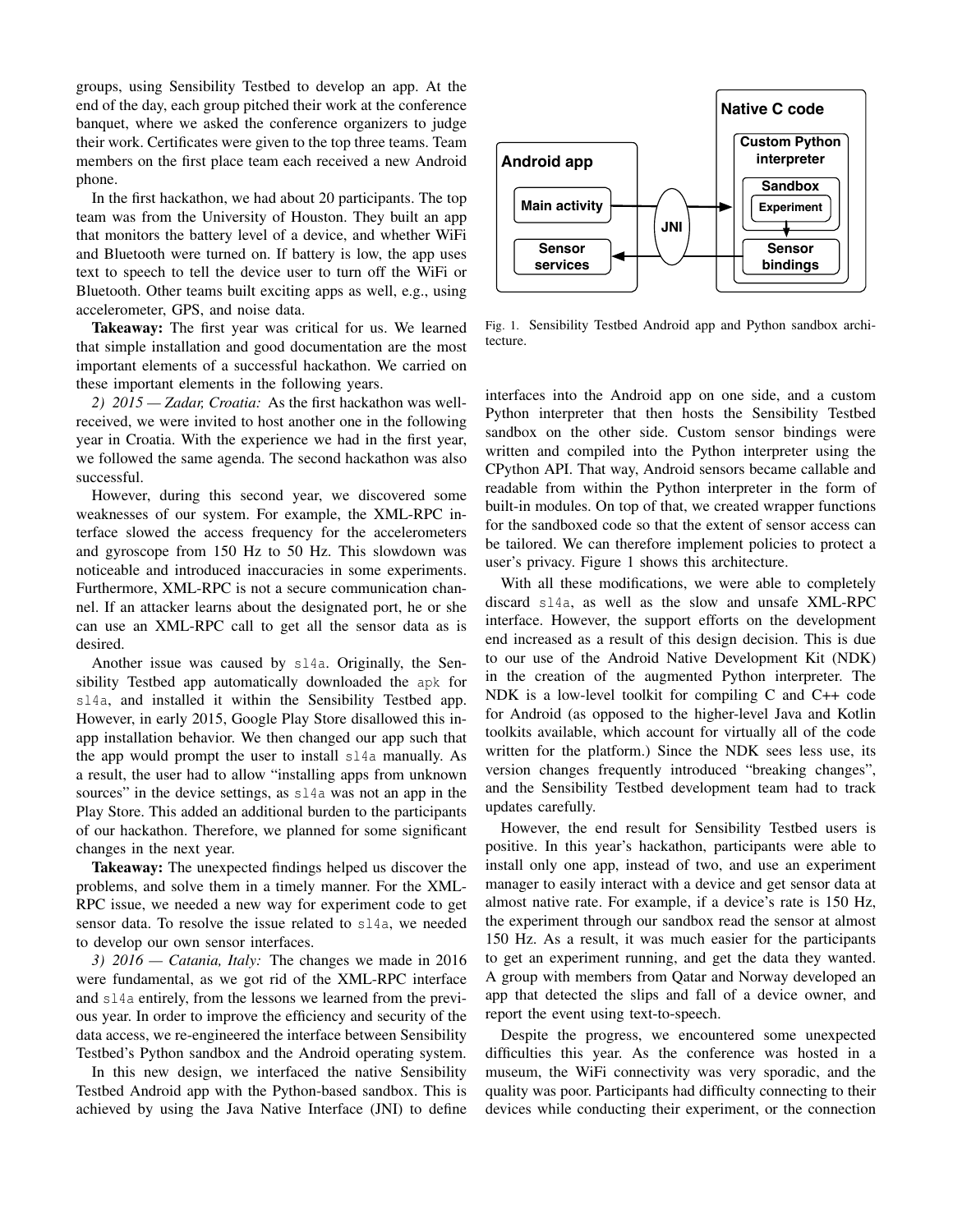would break from time to time. Eventually, we were able to borrow a WiFi router from the conference and set it up for the hackathon.

Takeaway: Despite the technical progress, non-technical issues can still be our obstacles. We need to prepare fully in all aspects.

*4) 2017 — Glassboro, New Jersey, USA:* With the lesson we had in 2016, we devised new strategy: we brought our own WiFi router and setup a hotspot in the conference room where we hosted the hackathon. We also brought our technical team to troubleshoot any issues on the spot. Last but not least, we improved our documentation about Sensibility Testbed to a significant degree, where it is crystal clear what steps should be followed.

With all previous years' effort and our new changes, 2017 was the year we had the least number of issues. A group with members from Italy and Canada developed an app that by scanning the WiFi network at the conference, it recommended which WiFi router had the best connectivity quality in terms of received signal strength.

Takeaway: Hard work pays off. We will continue our effort in 2018.

#### *B. Localization Challenge*

Some of the work to improve sensing rates was motivated by our own internal development of a sensor app for indoor localization. The app was designed to use the accelerometer to count steps and the gyroscope to measure the heading of the device.

In 2016, we hosted a localization challenge using Sensibility Testbed. The conference was held in a museum, a venue with a relatively complex floor plan. Our team concluded that this would be a good test of the accuracy and usability of the app as well as an opportunity to collect accelerometer data for testing localization algorithms, in general.

The indoor localization challenge is the problem of determining where a device is located in an indoor environment where there is no access to GPS. It has many possible applications, from allowing a user to navigate to a room, to tagging video streams with camera location. The first issue with this problem is defining what is meant by location. Without GPS, there is no natural reference coordinate system. For our app, we create fiducial or reference points that define a coordinate system, and all locations are computed with respect to those coordinates. For our challenge, we had no access to building blueprints or any prior information about the venue, so we needed a system that was easy to set up and reliable. Although it would have been possible to use WiFi or Bluetooth beacons, we chose an approach that required less infrastructure. The location markers were QR codes printed on paper and taped to the walls.

Using QR codes to create reference points worked well. The locations of the QR codes with respect to each other were easily measured using a laser range-finder. The only constraint was that we needed to arrange the points in triangles where each vertex was visible by the other two. As long as we could decompose the space into triangles such that each triangle shared an edge with another triangle, the coordinate system was well-defined. Although the room was not rectangular, and there were alcoves, we were able to find triangles that covered the space and set up the reference points.

Users of the indoor localization app were requested to walk around the space and occasionally capture one of the QR codes using their phone. This allowed the app to compute the location and orientation of the phone at specific times. In between these measurements, the app updated its position and orientation based on accelerometer and gyroscope measurements, integrated through a Kalman filter.

One of the issues that we encountered was that some attendees had iPhones, and our app only works on Android. Even for Android, the app did not seem to install on all of the older versions. In those cases, we were able to lend the participants one of the mobile phones that we brought. Another issue was related to the lack of WiFi connectivity in the room where we conducted the experiments. Our app was designed with the assumption that mobile phones could connect frequently to the Internet and upload data to a server that we had set up. This was a problem because the app was collecting large amounts of data, some of which was lost when the phone ran out of disk space. However, the experiment was successful and we collect a number of traces with accelerometer and gyroscope data together with reference points. The data sets can be found in our repository.

Takeaway: App developers cannot assume that user devices will have frequent Internet connectivity.

Similar work had been done by Microsoft. The Microsoft Indoor Localization Challenge was held at IPSN in 2014 [15]. At that event, there were two categories: structured and structureless, and teams collected their own data. Infrastructurefree approaches used existing WiFi and geo-magnetic signals. Infrastructure-based approaches relied on the deployment of customized RF-beacons, infrared, ultrasound, and Bluetooth. The study concluded that indoor localization with 1-meter accuracy was still an unsolved problem.

#### IV. DISCUSSION AND LESSONS LEARNED

Due to the many possible hardware platforms and system configurations brought by the participants, our platform has to keep up with the new features and environments (Section IV-A) while still being easy to use (Section IV-B). Furthermore, it has to balance security with usability (Section IV-C). In this section, we describe what we have learned by hosting hackathons with Sensibility Testbed.

#### *A. Working in Fast-changing and Unfamiliar Environments*

*1) Smartphone Device:* In principle, Android is based on the open-source Linux kernel; however, it is a fast-changing operating system that keeps incorporating nonstandard additions and changes which break one-to-one Linux compatibility for our sandbox. In the past, Android updates have caused a number of problems. For example, since Android 5.0, Google included a number of system behavior changes such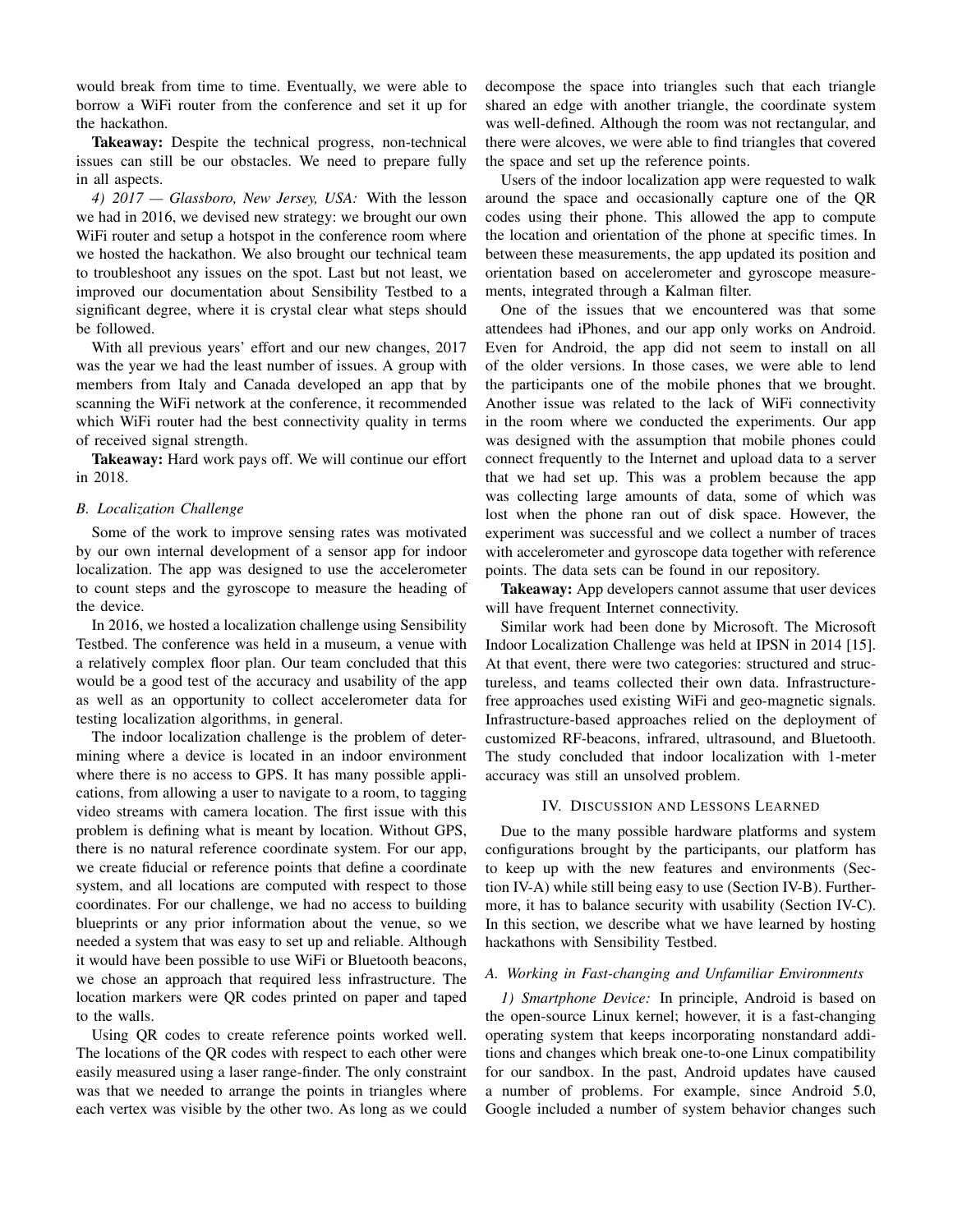as forbidding executable files in the user-accessible parts of the device's file system. These and other changes required substantial changes to the internal layout of our app, and also to the core parts of the sandbox.

Furthermore, our Sensibility Testbed app currently supports ARM CPU with a 32-bit instruction set. As ARM/64-bit becomes more popular, we will need to support that, as well as other ISAs.

*2) Participants' Laptops:* From the past four hackathons, we found that the majority of our participants had Windows laptops, which do not have Python installed. In contrast, Python is preinstalled on most Linux distributions and Mac, and is available as a package on all others. Therefore, Windows users had to install Python manually, with the right version 2.7. As a result, we had to provide extra guidance to participants that they install the correct Python environment.

*3) Network Connectivity:* Since a participant establishes an ssh-like connection with a smartphone device, a bad network connection can frustrate the participant after both the smartphone and the laptop have been set up. Furthermore, if the participant changes location and thus changes the device's IP address, it will take a while before the new IP address can be recognized by the participant's laptop. For this issue, we added buttons in the app to refresh the state of a device, or instructed the participant to restart the connection on the laptop end. However, this is not a sustainable and long-term solution.

Lessons Learned: As the environment is crucial for running experiments, we will need to keep up with the new features of Android, and any potential new environments that we may want to target, such as iOS. On the other hand, providing Windows users with more detailed instructions can lead to a more smooth user experience. For network connectivity, we currently plan to work on a version of the laptop-side software so that the laptop and smartphone can work in tethering mode. To sum up, we need to work out or work around issues as they emerge, while keep the system user-friendly.

#### *B. Working with Researchers with No Prior Knowledge*

*1) Command Line:* Many researchers have not worked with a command-line console before our hackathon. Therefore, in many cases we had to teach participants how to navigate file systems, run commands, etc.

*2) Lack of familiarity with Python or Sensibility Testbed:* Some participants had never programmed in Python. But fortunately, the Sensibility Testbed API (based on Python) is very easy to understand and use. We provide documentation for each API call's syntax, as well as intuitive examples. We found that only occasionally we had to explain the APIs to the participants or provide hands-on assistance.

Although none of the participants had any prior experience with Sensibility Testbed, we found that by following our detailed tutorials, most of the participants were able to write experiments in a very short amount of time. Among the 25 teams that have participated so far, only one group did not finish the application development.

Lessons Learned: Despite lack of experience from the participants, our documentation effort has played a critical role in the past hackathons. Although it is very difficult to document a large and complex system, this work is very important for the usability of the system.

### *C. Usability vs. Security*

As Sensibility Testbed is a testbed running on volunteers' devices, security and privacy is a primary goal (Section II). However, in order to make strong claims of privacy protection, it was necessary to relax some of the usability features, and we had to strike a balance between usability, security and privacy. For example, in Sensibility Testbed, the programming interface disables some sensor access that are a risk to privacy, such as cameras and microphones [11]. During the hackathons, quite a few participants requested access to these sensors, for applications like facial recognition and intrusion detection. However, due to the high risk, we decided not to enable access to these sensors. Although this made some application impossible to implement, the resulting security benefit was greater.

We also made improvements once we identified initial design flaws, e.g., sl4a both added burden to participants to install a separate app, and also was not secure due to the XML-RPC interface (Section III-A). By removing this component, both the usability and security aspects of Sensibility Testbed were greatly improved. Although the effort was significant, our experience from the hackathons provided a strong incentive to make this change.

Lessons Learned: It is difficult to achieve both usability and security, therefore we need to make tradeoffs in our design and implementation. As we gain more momentum in Sensibility Testbed's use, and get more feedback from participants, we will be able to find out which usability/security features worked and which did not. Additionally, the Android operating system has made its security model stronger over time, such as requesting permissions from the user. Since our security model is built on top of that, we need to keep up with Android's security model.

#### V. RELATED WORK

As a smartphone testbed, Sensibility Testbed tries to balance the security and usability. Our testbed also draws upon the experiences of other platforms, though most of the other platforms do not take usability into consideration.

PhoneLab [9] is a smartphone testbed that is the most close to our testbed. However, there are significant differences that make Sensibility Testbed more suitable for a conference like SAS. First, researchers using PhoneLab have to write their own experiment in Android native code, and submit the experiment in the Google Play Store. This process alone can take significant time. Second, the data collected from PhoneLab devices is sent to an external server. Researchers can only get the data when an experiment is over. Finally, researchers do not have the permission to decide when to run an experiment, or which devices to choose from. Such